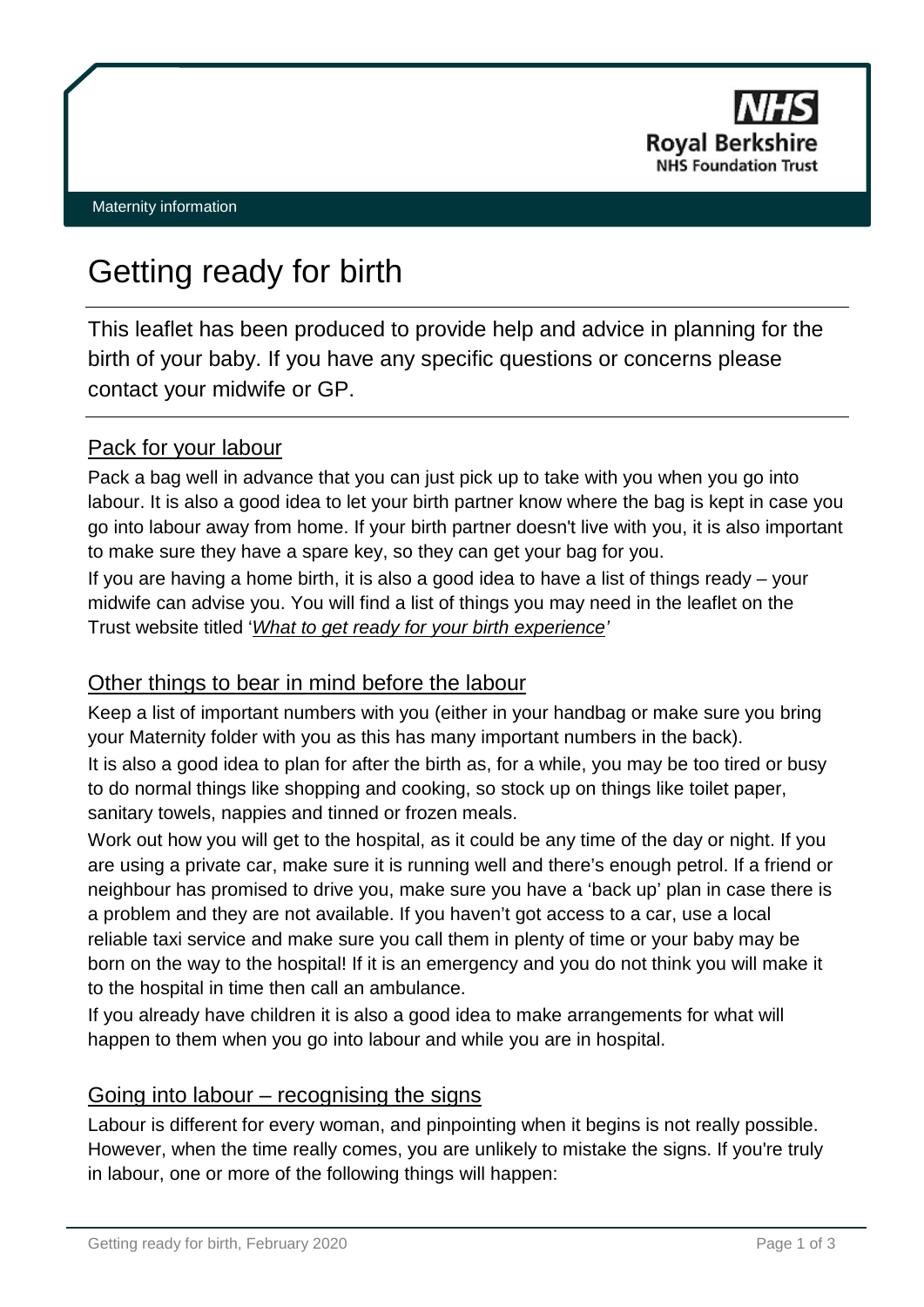#### Maternity information

- You will experience contractions at regular and increasingly shorter intervals; these will become longer and stronger in intensity.
- You may have persistent lower back pain, often accompanied by a crampy premenstrual feeling.
- You may notice a 'show' (a brownish or blood-tinged mucus discharge). This is the mucus plug that blocks the cervix, so passing it may mean that labour has started. However, the 'show' may appear up to a week before the baby is born so it is not a definite sign unless accompanied by regular contractions. If you lose more blood, it may be a sign that something is wrong, so telephone your hospital straight away.
- Your [waters break;](http://www.babycentre.co.uk/pregnancy/labourandbirth/labour/watersbreakearlyexpert/) these are the fluids that surround the baby in the womb. You will either notice a steady trickle or a sudden gush of water that you can't control. This may happen some time or very soon before the baby is due to be born.
- Some women experience nausea or vomiting.
- Some women also have diarrhoea; it is natural for women to want to empty their bowels before or very early in labour.
- **Please phone the Triage line on 0118 322 7304 to speak to a midwife who will be able to help and advise you.**

## Things you can do to help you prepare

During early labour, it's very important to [drink plenty](http://www.babycentre.co.uk/pregnancy/labourandbirth/labour/eatinganddrinking/) of fluids and that you eat something to give yourself energy – you will probably only want a light snack.

Alternate between walking and resting, or try taking a warm bath or shower to ease any aches and pains. And if you can, try to get some rest to prepare you for the work ahead. Birth is a natural process so release any fear that could make pain worse and just relax. Practising relaxation helps you to remain calmer and more in control. If you attended antenatal classes, use what you learnt there. Focus on your breathing - alternate nostril breathing can help to keep your mind centred and calm.

If you have hired a Tens machine, make sure that you start using it prior to coming into hospital as it will help you cope with the contractions.

Use your birth partner (don't worry if you don't have one, your midwife will help you) to 'lean on'. Talk to them to keep yourself calm and ask them to massage you or to help you get into a comfortable position.

Labour, particularly a first labour, may last 12-15 hours from the time when the contractions become painful) as your cervix begins to open up more quickly (you may hear this called 'active labour', following on from the 'latent' or quiet phase of labour) so it is important that you keep comfortable, relaxed and have plenty of energy.

## When to go into hospital (for those not having a home birth)

If your waters have broken, you will probably be advised to go straight to the hospital, either to the Delivery Suite or to the Rushey Midwifery Led Unit.

If your waters haven't broken, but you are having regular contractions, it may be appropriate for you to wait until they are coming about five minutes apart and each